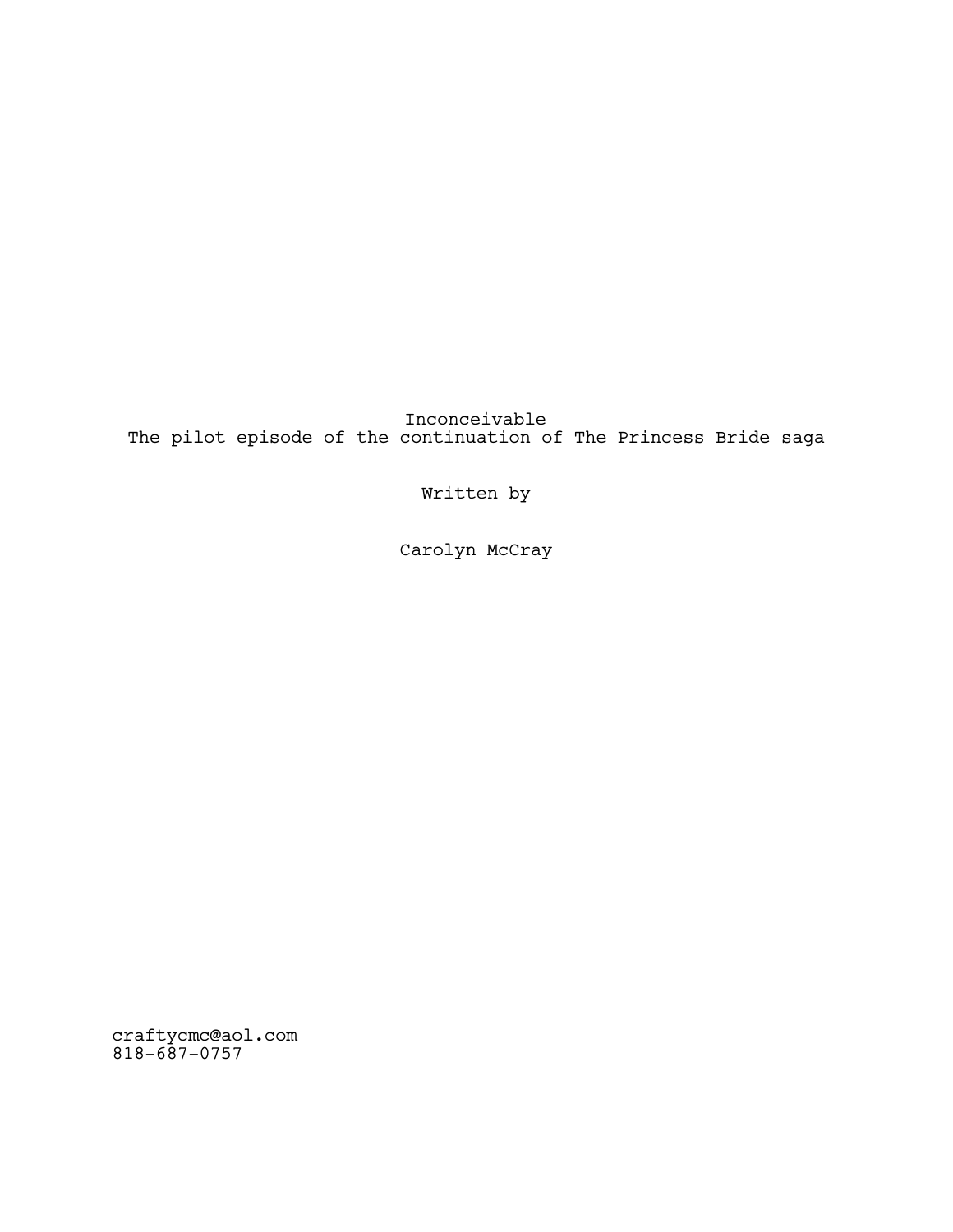### EXT. CHICAGO APARTMENT BUILDING - MORNING

Bustling city, L-train clacking along, clearly modern times.

## INT. FRED (THE GRANDSON) APARTMENT - MORNING

As (O.S.) sounds of a man hurrying to get ready for work drift from the bathroom, the camera pans on a shrine-like bookcase filled with Princess Bride memorabilia, a large picture of his Grandfather, topped with Cubs pennants, banners, and hats. These are the only true decorations in an otherwise spartan apartment.

FRED'S phone rattles on the table. Fred hops in on one leg, while trying to put his pants on to find his ride is here. Before he can swipe to accept, the text states his driver is leaving.

#### FRED

No, no, no. Not again.

As he texts back, he looks over to the shrine to a painting of Wesley

> FRED (CONT'D) Bet you never have problems like this, do you?

## EXT. FLORIN - MORNING

WESLEY and MONTOYA are back to back, fighting off ten horsemen. It is perhaps the second greatest sword fight in the history of sword fighting.

BUTTERCUP is up in the tree and has apparently gotten quite good with a bow and arrow. Despite the help, Wesley and Montoya are about to be overrun when FEZZIK roars onto the battlefield, startling the horses.

Some of the ATTACKERS are bucked off, others simply flee. One lone attacker wrestles control and turns his horse on Fezzik.

## LONE ATTACKER

Ya!

He charges his horse toward Fezzik, who seems quite casual about it, then pulls out a burning cloak. The horse slams on the brakes and throws the attacker, right into Fezzik's arms.

> LONE ATTACKER (CONT'D) Please, spare me.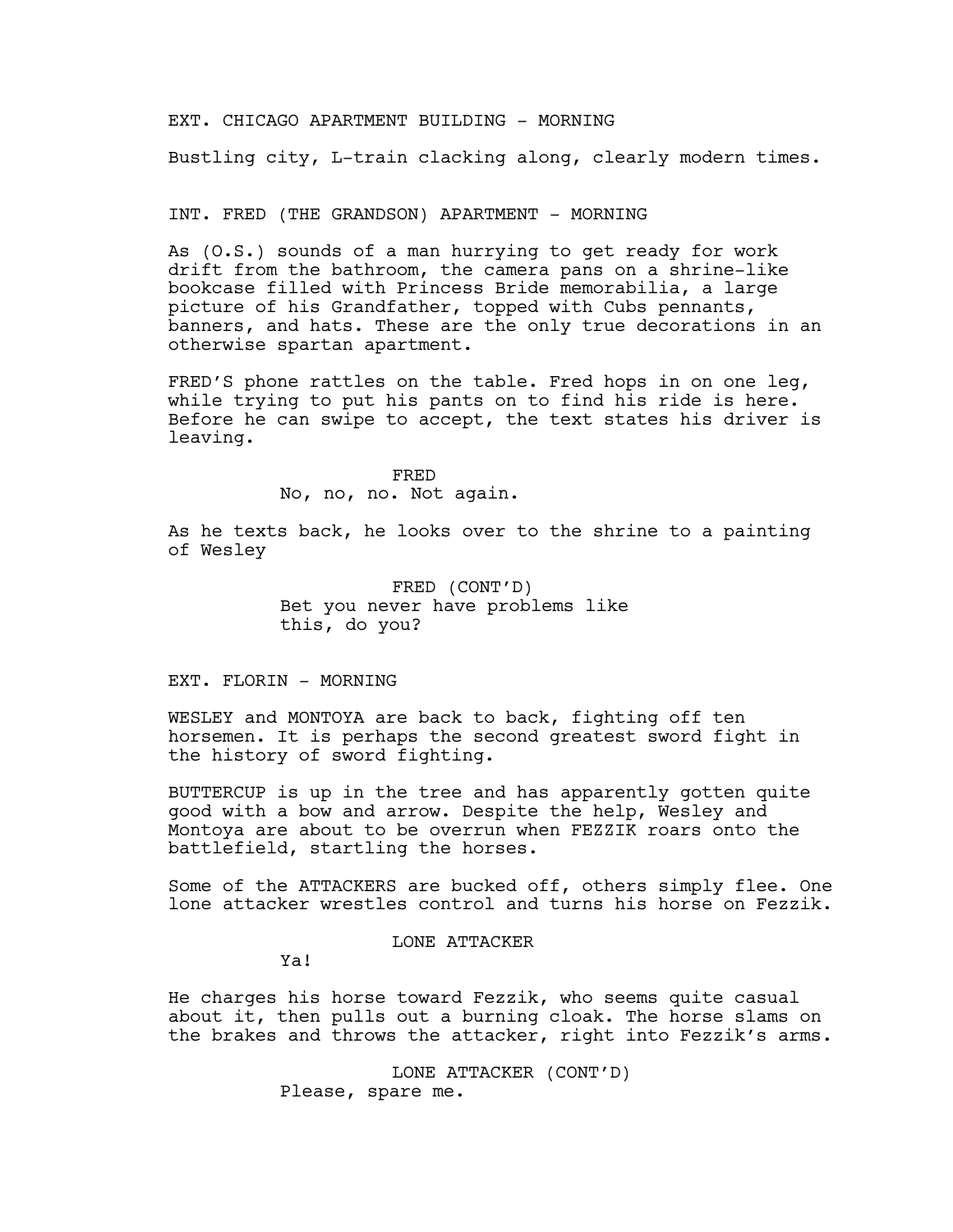Fezzik does, by punching him in the face. The attacker goes limp in his arms.

> MONTOYA No! Fezzik! We needed him awake!

#### FEZZIK

Oh, sorry.

Buttercup climbs down from the tree.

BUTTERCUP Fezzik, you really might want to learn your own strength.

#### FEZZIK

Why?

MONTOYA See? See? This is what I must endure!

WESLEY Perhaps next time one of us should be the closer then.

**BUTTERCUP** Perhaps the Dread Pirate Roberts?

WESLEY Oh my darling. You know what it does to me when you call me such.

They kiss. Montoya throws up his hands and turns to Fezzik.

MONTOYA See? See what I must endure?

#### FEZZIK

There once was a Spanish swordsman...

Fezzik looks to Montoya who turns away, huffing.

FEZZIK (CONT'D) There once was a Spanish swordsman who was not very happy with his friend's plan...

Montoya is lured into the rhyming.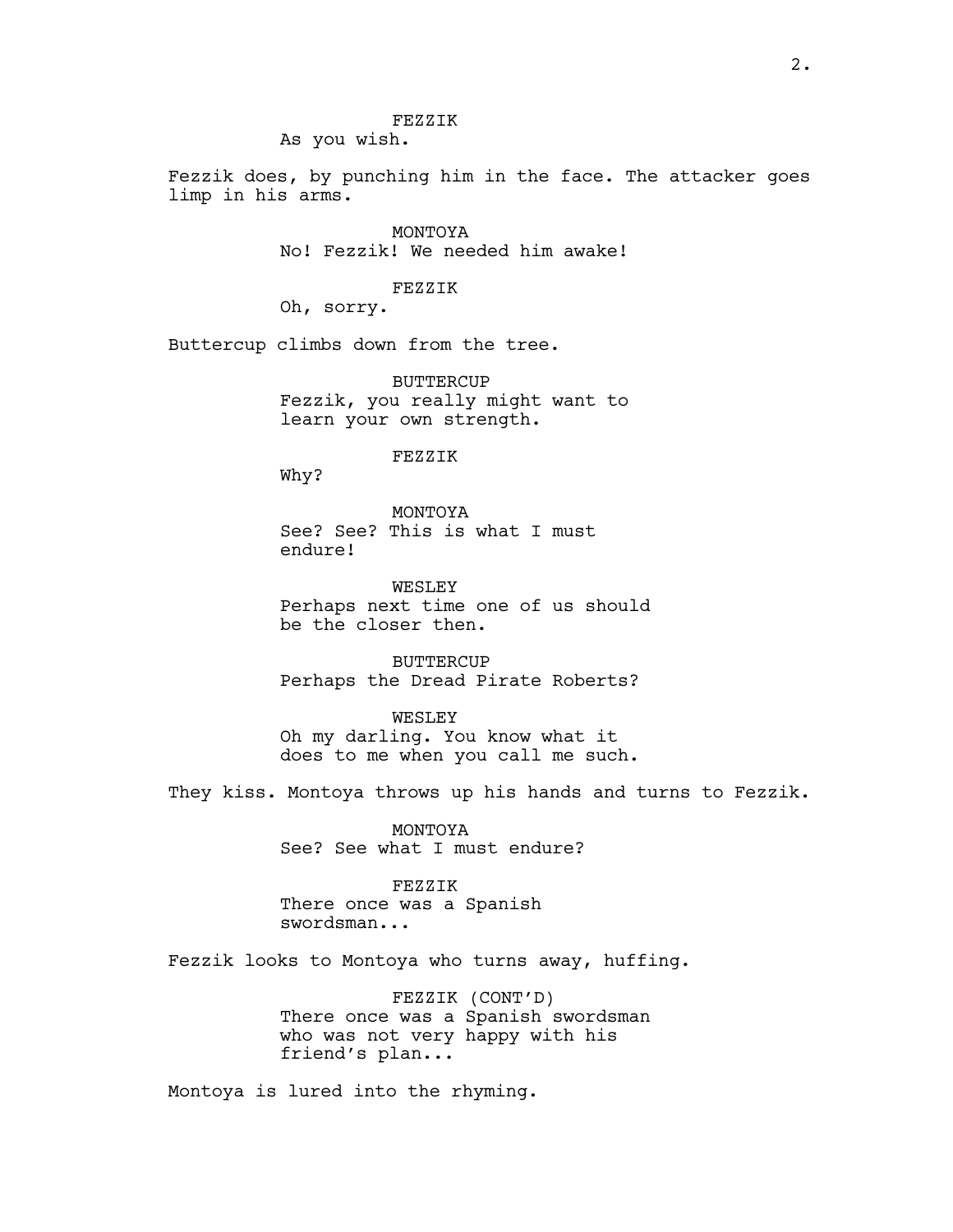MONTOYA Who hit them over the head with his pan.

They chuckle and shake hands.

BUTTERCUP But what now? How are we going to know the Queen's plans if we don't have one of her guard's man?

Wesley sheaths his sword in a very dramatic fashion.

WESLEY We shall do what we always do!

Everyone cheers agreement until Fezzik frowns.

FEZZIK

What's that?

Now Buttercup frowns.

BUTTERCUP Yes, my dear, what exactly is that?

WESLEY Oh, well, I was hoping one of you would know.

EXT. FLORIN CITY - MORNING

The castle seems in more disrepair than the last time we were here. Scorch marks on the stone, a new moat filled with purple water.

INT. FLORIN CASTLE - CONTINUOUS

The large throne room is glum and musty. A lone figure swathed in black sits brooding upon the throne, QUEEN MALUM.

Her faithful servant, NAJIH, dressed in Moorish attire hurries in, then stumbles to a stop as he sees the Queen's mood.

> QUEEN MALUM Well, do you have the not-theprettiest-woman-in-the-world-anymore's head for me?

NAJIH Not exactly.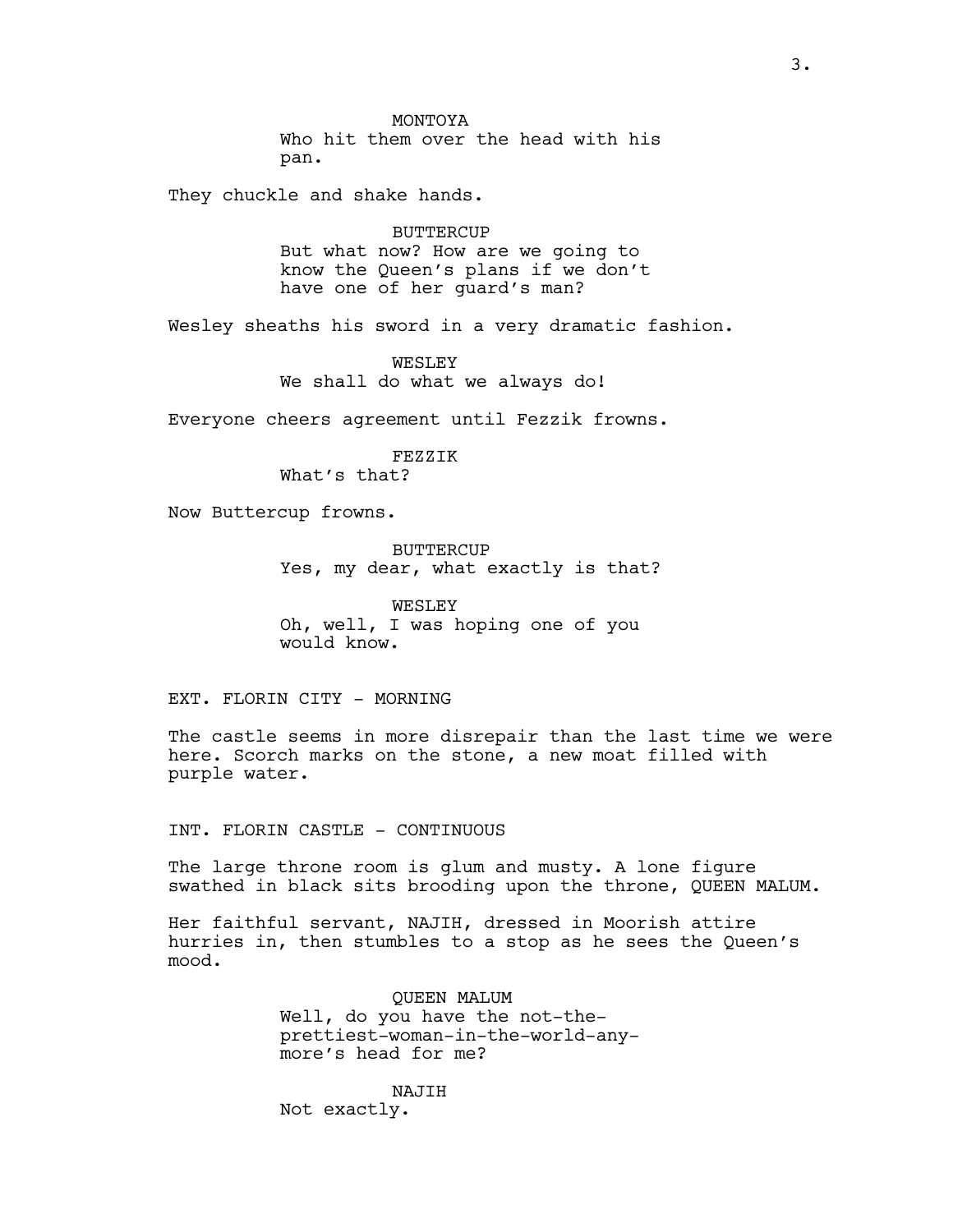QUEEN MALUM You don't have her head or she has been disfigured?

NAJIH Um, neither your majesty. It seems, well...

QUEEN MALUM Another fantastical failure? Another squadron trounced by the

moronic miscretins my imbecilic brother allowed to escape?

NAJIH Yes, if we wished to speak only in hyperbole.

The queen huffs, rising from her throne, swishing her yards and yards of dark fabric.

> NAJIH (CONT'D) And in all fairness your brother was taken over by angry villagers and well...it didn't end well for him.

QUEEN MALUM A fitting punishment for a --

NAJIH Mentally challenged narcissist nincomepoop?

QUEEN MALUM Well spoken.

Najih nods.

QUEEN MALUM (CONT'D) I really should thank him. After all his early demise allowed me to come out of banishment.

NAJIH

It was convenient your father couldn't remember banishing you in the first place.

## QUEEN MALUM

Yes, so put together another squadron and this time bring back a head. At this point I'd be pleased with any head.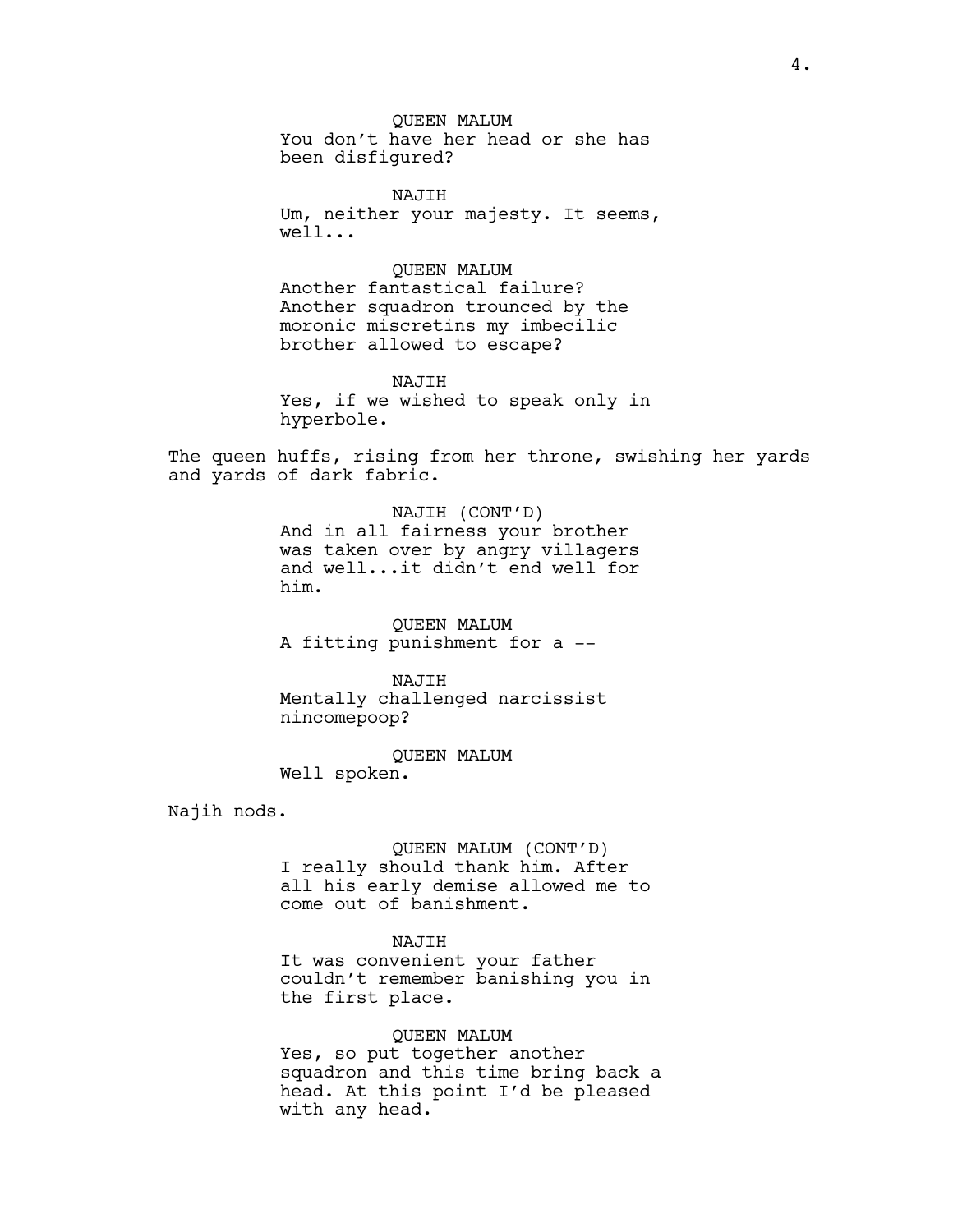Well, my Queen...

### QUEEN MALUM

What?

NAJIH Rumors. You know how the common folk talk...

#### QUEEN MALUM

About?

### NAJIH

Well, how few of our soldiers have returned from these... failed, doomed, perhaps even cursed expeditions. And with the ongoing war with Gilder... well, we really aren't having many volunteer for the army any more.

# QUEEN MALUM

I have allowed them to keep their first born. What more do they want from me?

NAJIH Is that a trick question?

## QUEEN MALUM Yes, yes it was. Good catch.

The sound of slow CLAPPING comes from O.S. An impish man, LONGUS VIZZINI, with four male thugs walks into the throne room.

> QUEEN MALUM (CONT'D) I shall squash any intruder like a bug.

#### VIZZINI

Ah, but we both know you can't do that, now can you Queen?

Both Malum and Najih are taken back by Vizzini's brash proclamation.

QUEEN MALUM

 $I$   $-$ 

VIZZINI You are the Queen of the Night. The Sorceress of the Beasts. (MORE)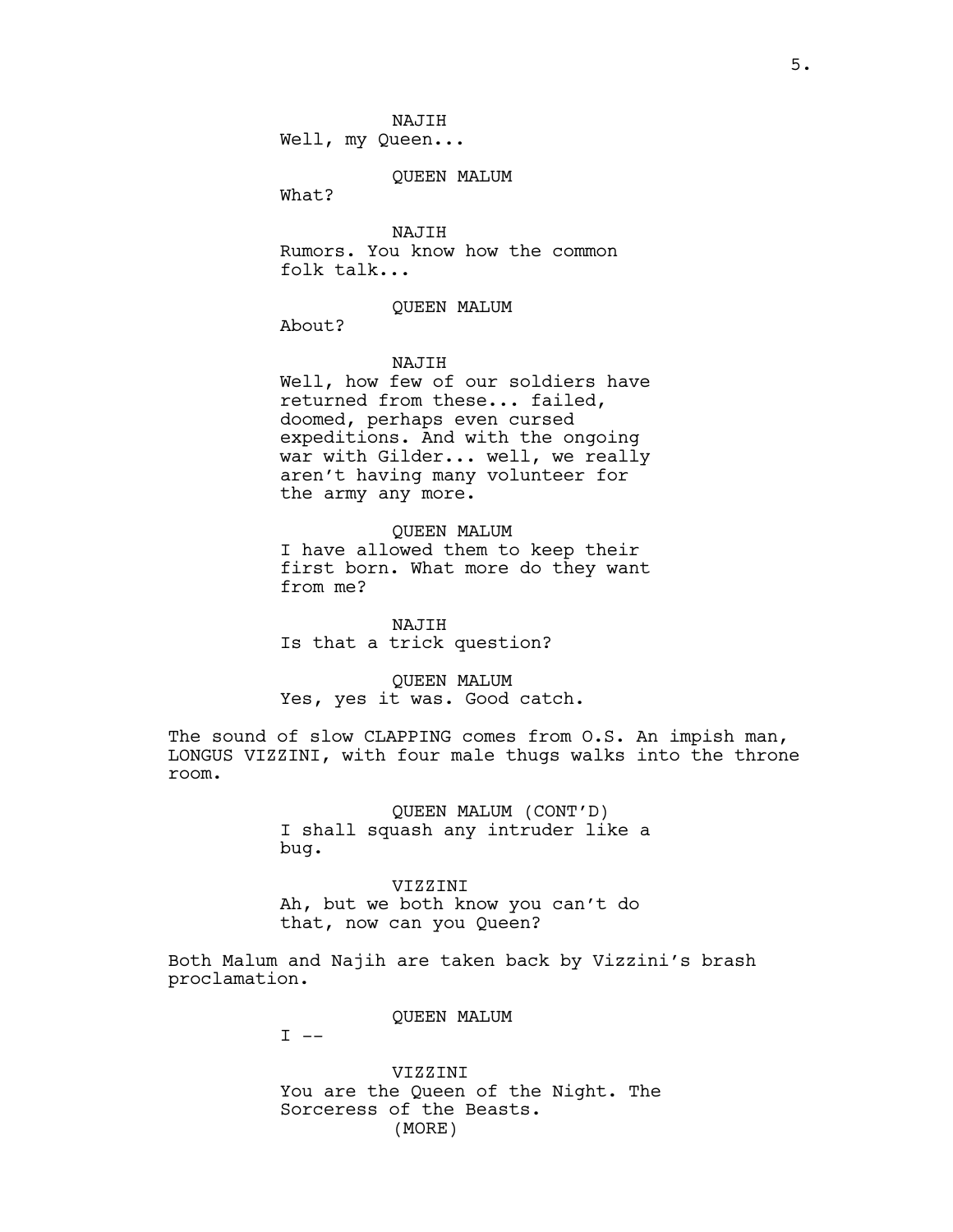# VIZZINI (CONT'D)

You command much, my Queen, but not death. You cannot cause it, nor can you order it done.

The Queen stands to full height, towering over the Imp.

## QUEEN MALUM

But I could turn you into a moth and let you loose into the forest and see how you fare.

## VIZZINI

Ah, well, I was hoping for a jellyfish, my Queen. I would live for all eternity and be able to kill with a single sting.

## QUEEN MALUM

Eternity?

## VIZZINI

You might want to consider it if this life a tyrant gets too much.

NAJIH Declare yourself or I will call in the palace guards.

#### VIZZINI

No need. I am here to help you with your nasty little problem in the north.

QUEEN MALUM We have no problem in the north.

#### VIZZINI

No, I believe two of them are blond, a swordsmen, and a Giant if I am not mistaken.

Malum and Najih glance to once another.

# VIZZINI (CONT'D) And I am here to capture them for you. Drag them back to the Capital and allow you to do as you wish as long as they suffer.

NAJIH

For?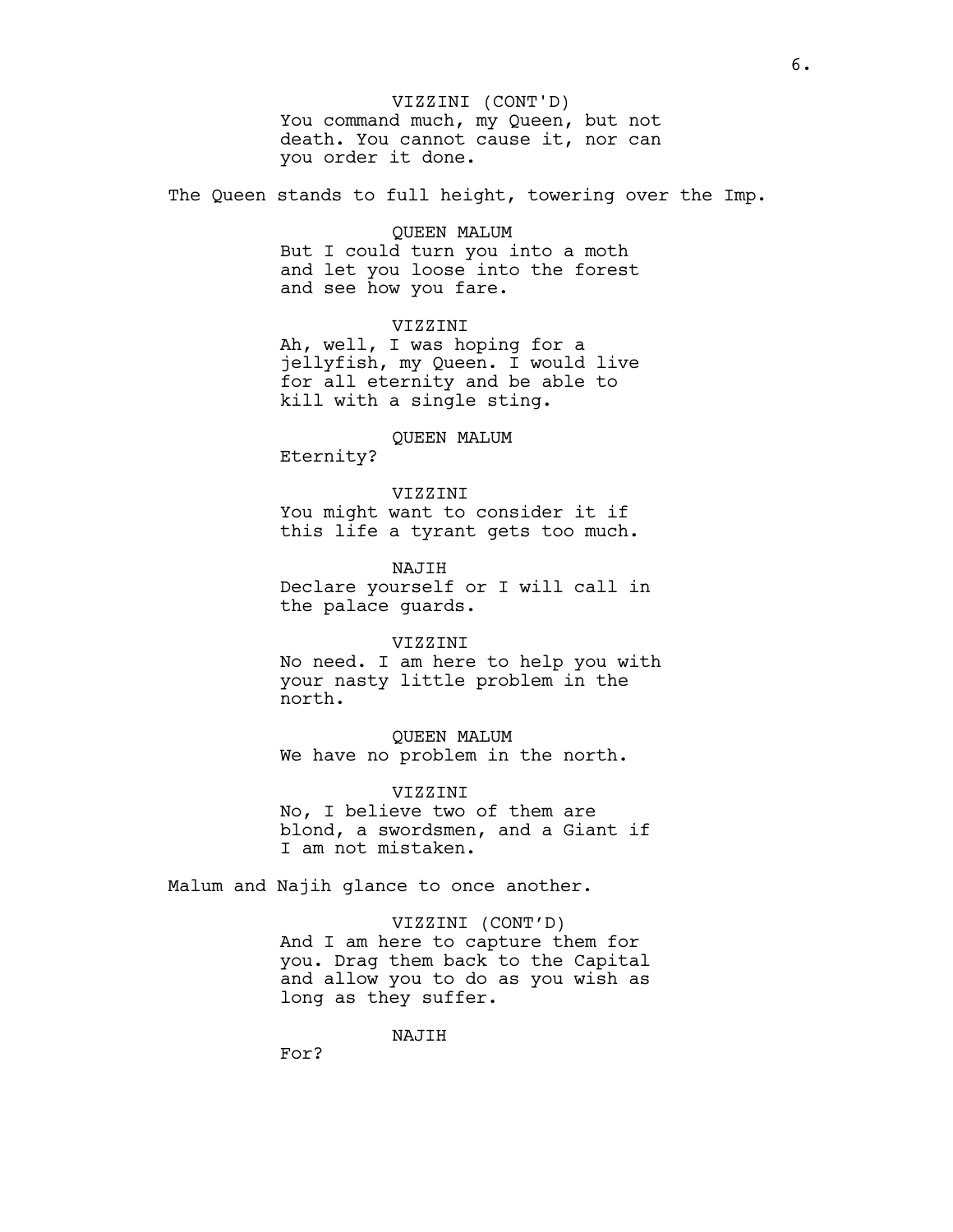#### VIZZINI

I mean, this is for revenge, but I'm not stupid. A thousand gold coins, plus my own personal satisfaction or their suffering.

NAJIH A thousand coins?

Malum weighs her options. Najih shrugs.

QUEEN MALUM When would you leave on this quest?

LONGUS VIZZINI This moment, my Queen.

QUEEN MALUM Very well then... and Najih will accompany you.

NAJIH What? No, my Queen --

QUEEN MALUM You said I wouldn't find many volunteers. Ta Ta.

Vizzini's thugs grab Najih by the arm and drag him from the throne room as Najih complains.

EXT. CHICAGO OFFICE BUILDING

Fred rushes through the rain, using his satchel as a head covering, clearly unable to get a ride to work.

INT. CHICAGO OFFICE BUILDING

Fred stumbles into the lobby as two co-workers (AUSTIN 30s, and DESTINY late 30s) check in with security.

> AUSTIN Dude, you seriously need to get up earlier.

Fred brushes off the rain, forcing the others to back off.

FRED I got up at 6:30!

AUSTIN But then you read your stupid book.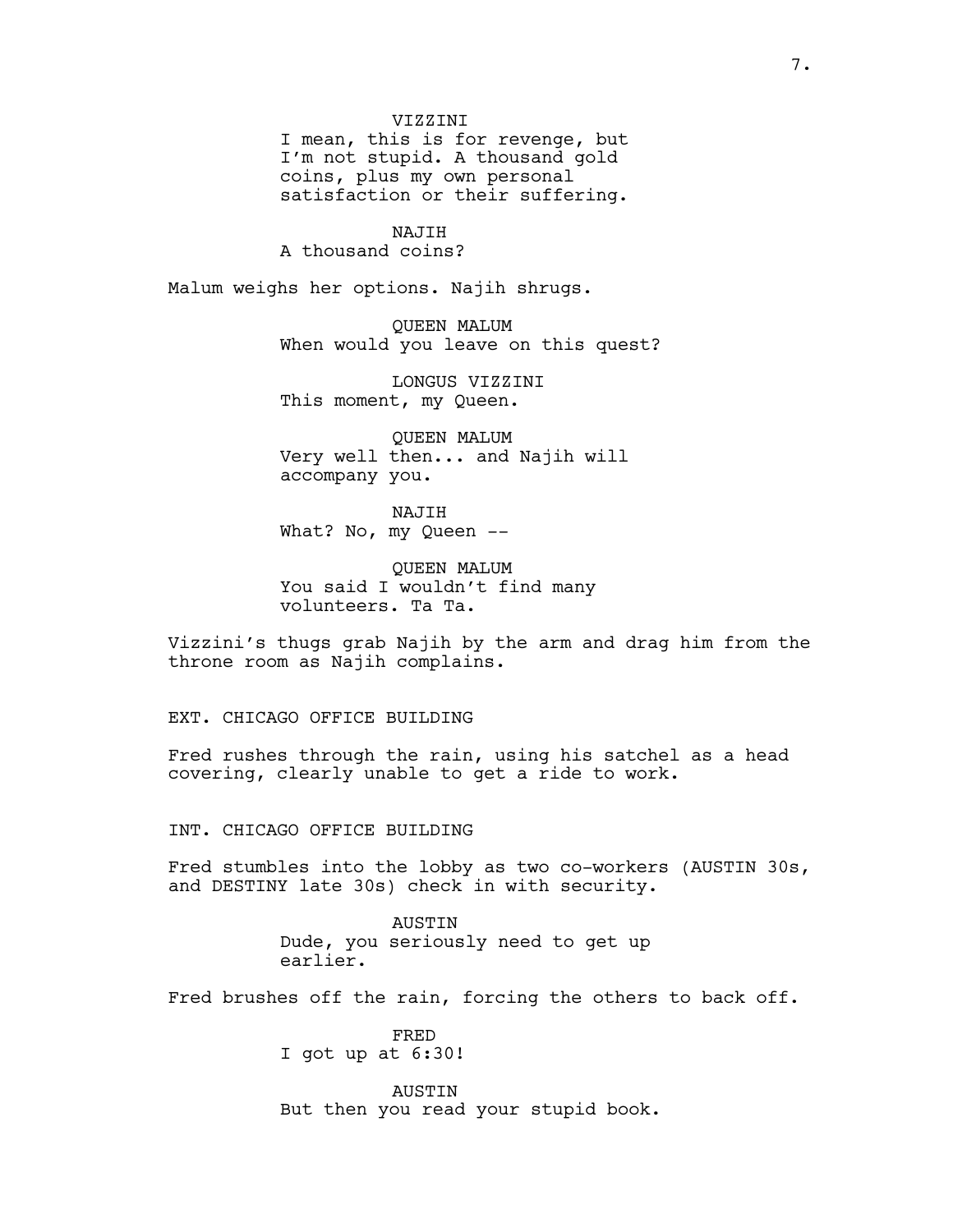No.

AUSTIN Drawing something from your stupid book?

FRED

No.

DESTINY Researching something about the book?

FRED

Maybe.

Austin throws his hands into the air.

AUSTIN Dude, that book is killing you.

DESTINY I think it's sweet he has such a bond with a book his grandfather read him.

AUSTIN Oh, don't you start too!

The other two go through the security check but Fred doesn't have his I.D.

FRED

Oh no, I must have left it at home.

Destiny waves to the security guard.

DESTINY He's my guest, we're good.

FRED

Oh, thanks.

Austin gives Fred and look, then to Destiny, then to Fred. Fred looks confused. Behind Destiny's back Austin makes a kissy face. Fred frowns, shakes his head as he moves past.

EXT. FORESTS OF FLORIN - AFTERNOON

Wesley and his band enter to cheers from the villagers. Another group enters from the other side. They look very similar to Wesley et al.